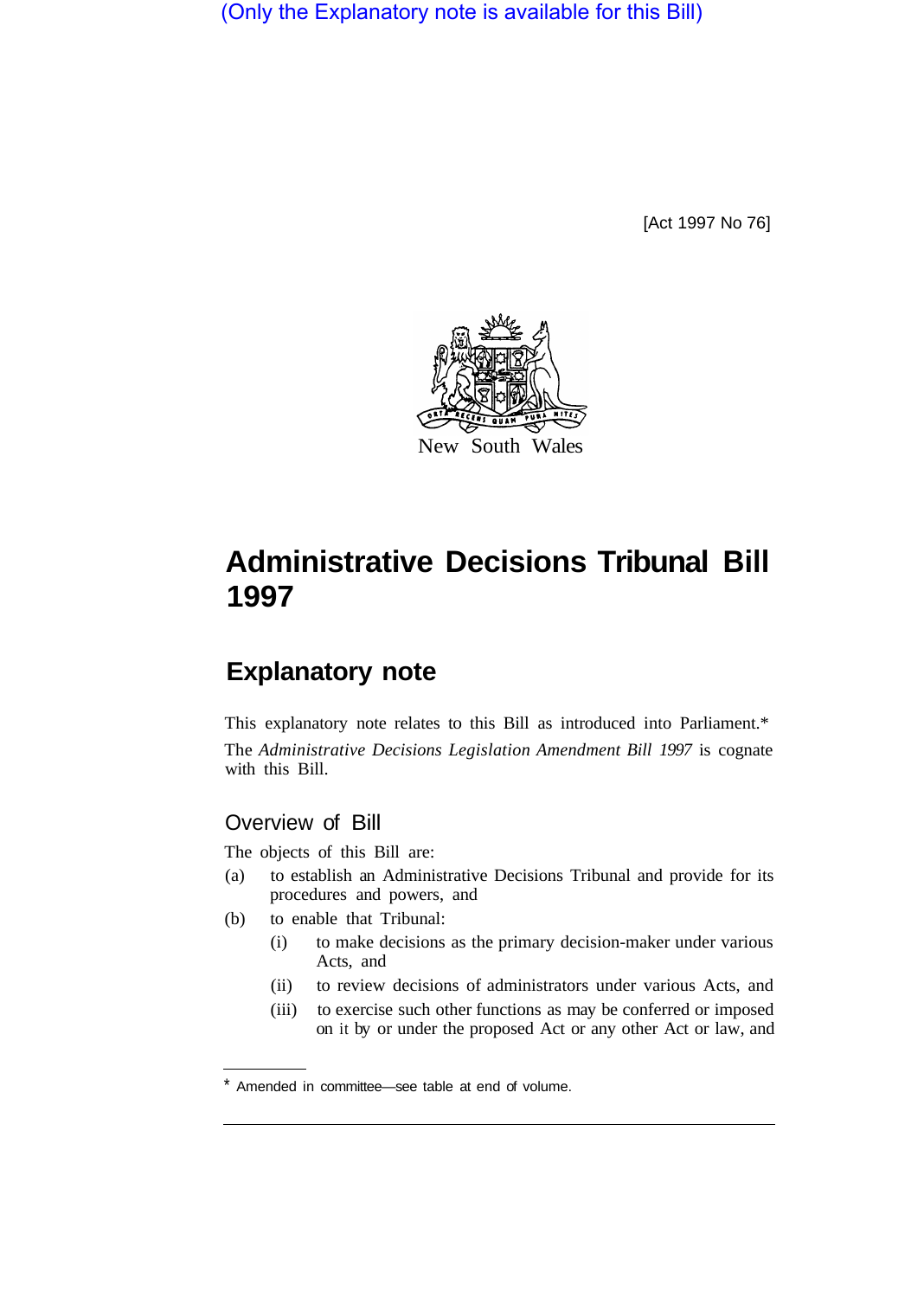Explanatory note

- to provide a preliminary process for the internal review of decisions of  $(c)$ administrators before the review of such decisions by that Tribunal, and
- to require administrators making reviewable decisions under various  $(d)$ Acts to notify persons of decisions affecting them and of any review rights they might have and to provide reasons for their decisions on request, and
- to abolish the following tribunals:  $(e)$ 
	- the Boxing Appeals Tribunal continued under section 28 of the *Boxing and Wrestling Control Act 1986*
	- the Community Services Appeals Tribunal constituted under the *Community Services (Complaints, Appeals and Monitoring) Act I993*
	- the Equal Opportunity Tribunal constituted under the *Anti-Discrimination Act I977*
	- the Legal Services Tribunal constituted under the *Legal Profession Act 1987*
	- the Schools Appeals Tribunal constituted under the *Education Reform Act 1990*
	- the Veterinary Surgeons Disciplinary Tribunal constituted under the *Veterinary Surgeons Act 1986.*

While this Bill establishes and provides for the procedures and powers of the Administrative Decisions Tribunal, the Tribunal will have jurisdiction to deal with a matter only if another Act (or in some cases a statutory rule under another Act) provides for applications to be made to it in respect of the matter. Such jurisdiction is initially conferred by the cognate *Administrative Decisions Legislation Amendment Bill 1997.* 

The legislative scheme proposed by this Bill and the cognate *Administrative Decisions Legislation Amendment Bill 1997* will ensure that the jurisdiction presently exercised by the various tribunals mentioned above will be exercised instead by the Administrative Decisions Tribunal. It also enables the Administrative Decisions Tribunal to exercise certain jurisdiction presently exercised by courts in relation to administrative decisions.

This Bill and its cognate Bill represent the first stage of a process aimed at abolishing various existing tribunals and transferring their jurisdiction to the Administrative Decisions Tribunal and amending other Acts to provide for the review of administrative decisions.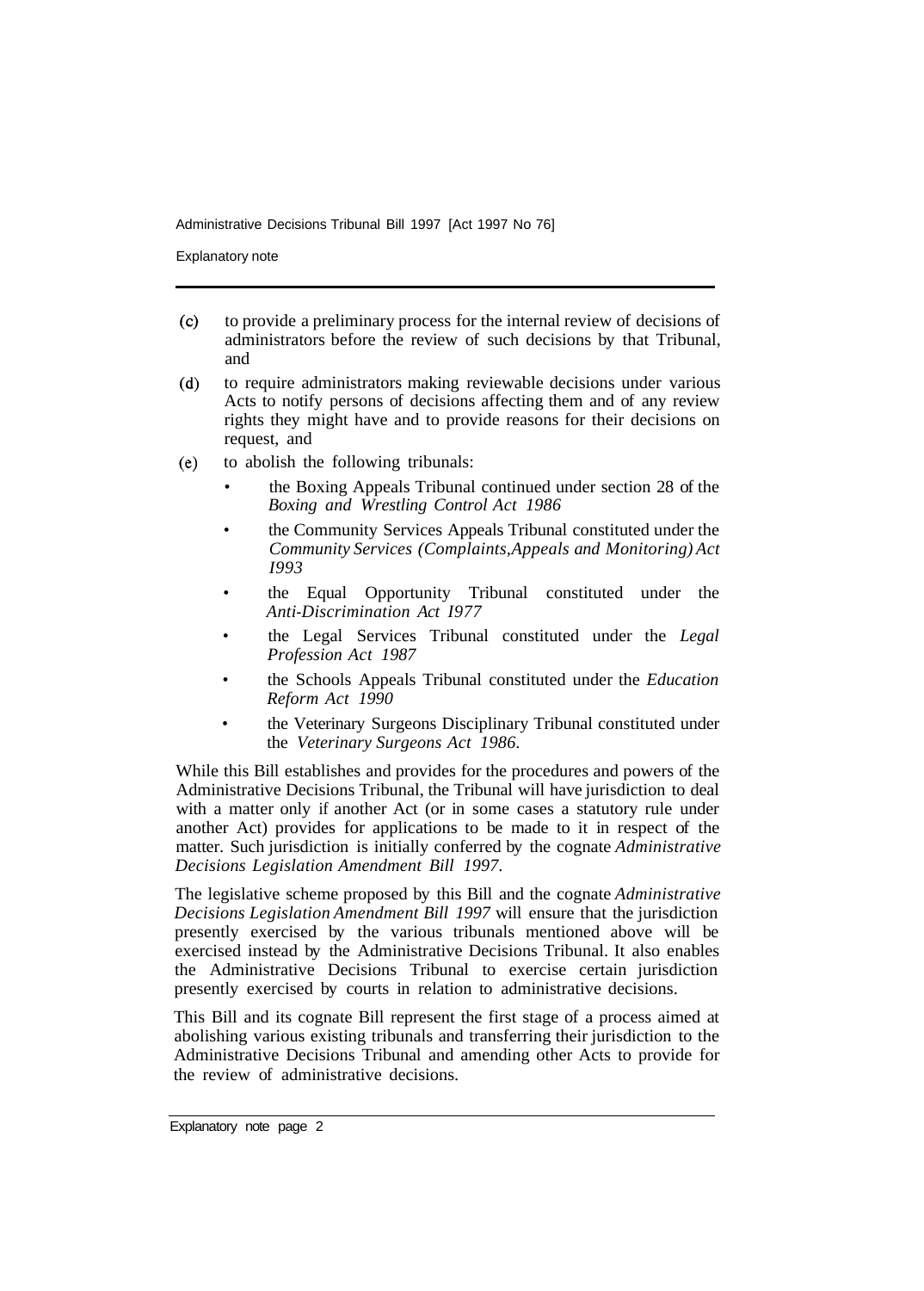Explanatory note

## Outline of provisions

## **Chapter 1 Preliminary**

**Clause 1** sets out the name (also called the short title) of the proposed Act.

**Clause 2** provides for the commencement of the proposed Act on a day or days to be appointed by proclamation.

**Clause 3** specifies the objects of the proposed Act.

**Clause 4** defines certain words and expressions used in the proposed Act.

**Clause 5** defines an *enactment* to mean:

- (a) in relation to a reviewable decision—an Act (other than the proposed Act) or a statutory rule (other than a statutory rule made under the proposed Act), or
- (b) in any other case—an Act (other than the proposed Act).

**Clause 6** defines *decision* for the purposes of the proposed Act.

**Clause 7** defines an *original decision* of the Tribunal as a decision of the Tribunal made in relation to a matter over which it has jurisdiction under an enactment to act as the primary decision-maker.

**Clause 8** defines a *reviewable decision* of the Tribunal as a decision of an administrator that the Tribunal has jurisdiction under an enactment to review.

**Clause 9** defines an *administrator,* in relation to a reviewable decision, to mean the person or body that makes (or is taken to have made) the decision under the enactment concerned.

**Clause 10** provides that charts and other notes included in the proposed Act are explanatory notes and do not form part of the proposed Act.

## **Chapter 2 Establishment of the Tribunal (clauses 11-35)**

Part 1 of this Chapter establishes an Administrative Decisions Tribunal of New South Wales.

Part 2 makes provision for the membership of the Tribunal and the assignment of members to the various Divisions of the Tribunal specified in Schedule 1. The President is assigned to each Division of the Tribunal while each Divisional Head is assigned to the Division he or she heads (and such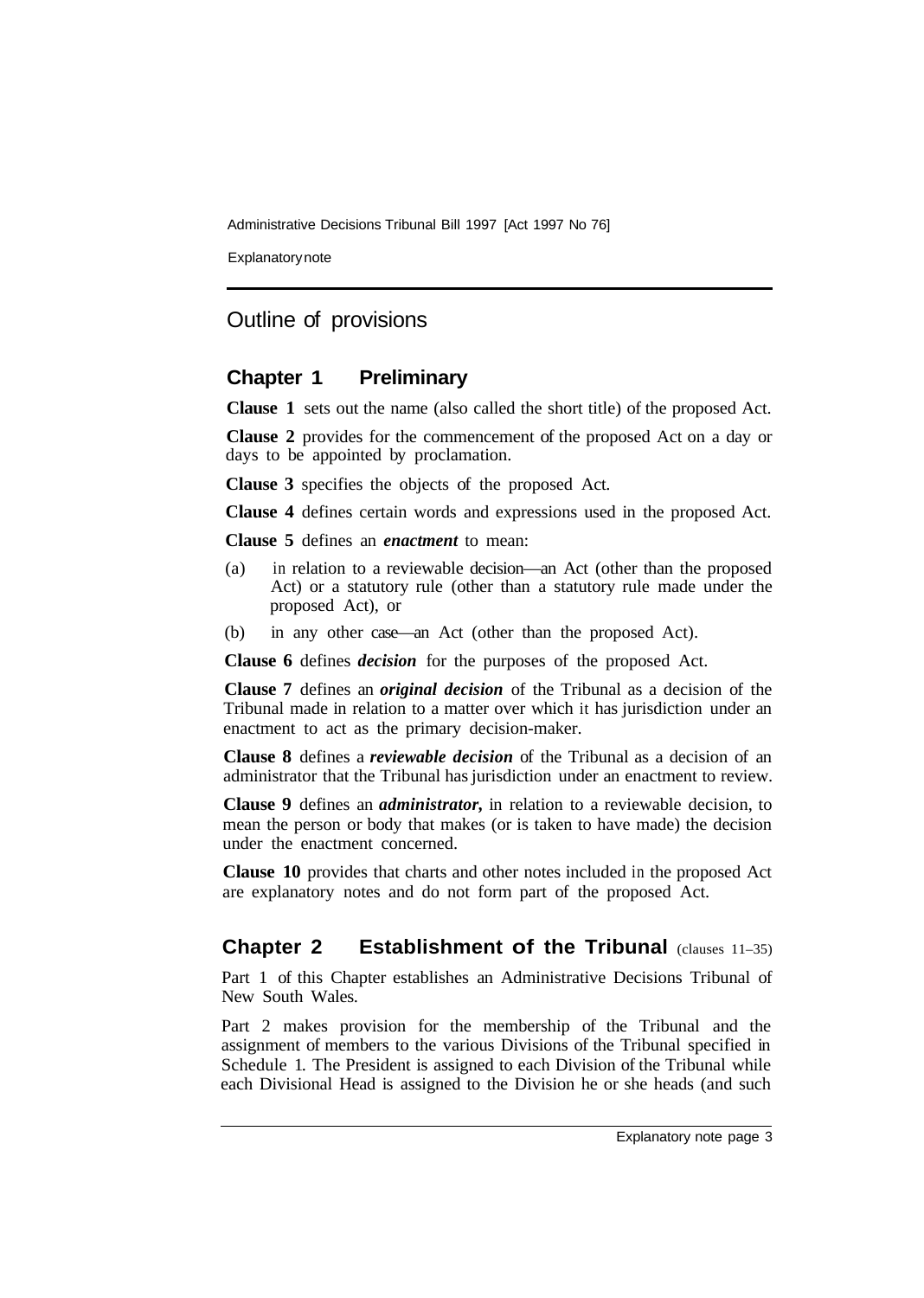Explanatory note

other Divisions to which the Governor assigns the Divisional Head). All other members are assigned to Divisions by the President. However, the assignment of a member to a Division is subject to any applicable preconditions for assignment specified in Schedule 2. Schedule 3 makes further general provision in respect of such matters as the terms of appointment, remuneration, seniority and vacancy in the office of members.

Part 3 enables the Tribunal to exercise its functions in specialist Divisions and provides for the constitution of the Tribunal to exercise its various functions. Schedule 2 makes provision for the composition of each Division, the allocation of matters to the various Divisions and for special requirements for the constitution of the Tribunal in relation to certain matters.

Part 4 provides for the appointment of a Registrar, Deputy Registrars and staff to assist the Tribunal in the exercise of its functions.

Part 5 enables the Minister to appoint assessors with specialist knowledge in any of the areas over which the Tribunal exercises jurisdiction. The functions of assessors include assisting and advising the Tribunal on matters before it and conducting preliminary conferences under proposed section 34.

### **Chapter 3 Jurisdiction of Tribunal (clauses 36-40)**

The Chapter specifies the circumstances in which the Tribunal has jurisdiction to make an original decision or review a reviewable decision. As a general rule, the Tribunal will only have jurisdiction to make an original decision or review a reviewable decision if an enactment confers a right on a person to apply to the Tribunal for such a decision. It makes provision for the resolution of conflicts between the provisions of the proposed Act and an enactment. The Chapter also enables the Ombudsman and the Tribunal to enter into arrangements for the transfer and referral of matters and enables them to exercise their functions in accordance with any such arrangements.

## **Chapter 4 Process for original decision-making**

(clauses 41–46)

The Chapter outlines the process involved in making and reviewing an original decision. It also specifies when an application for an original decision may be made to the Tribunal and provides for the powers of the Tribunal on any such application. These provisions, however, are subject to any contrary provisions in the enactment under which application is brought (see clause  $40$ ).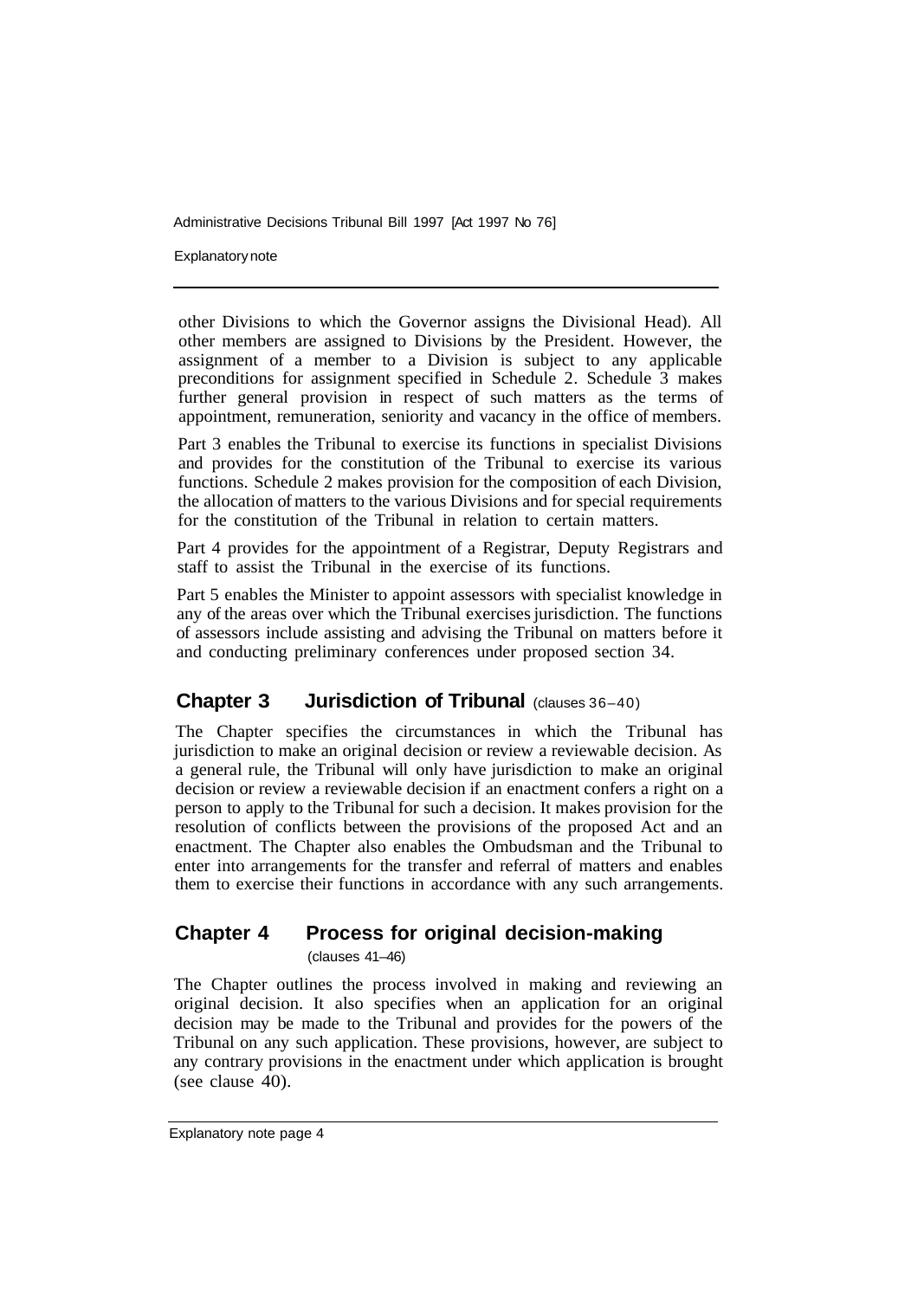**Explanatory note** 

## **Chapter 5 Process for review of reviewable decisions** (clauses 47–66)

Part 1 of this Chapter outlines the process involved in reviewing a reviewable decision. It also explains the respective roles of the administrator who made the decision, the Tribunal and the Supreme Court in this process.

Part 2 provides for the role of the administrator who makes the reviewable decision.

On request, the administrator is to provide reasons for his or her decision and to arrange for an internal review on the application of any interested person. The administrator must, where practicable, also provide such a person with information concerning the person's review rights. If the decision is the subject of proceedings before the Tribunal, the administrator must furnish the Tribunal with relevant documents (including written reasons) on which the decision is based.

Part 3 provides for the role of the Tribunal.

The Tribunal may determine an application made to it for a review of a reviewable decision, but generally only after an internal review has been, or is taken to have been, completed. Subject to contrary provision being made by any relevant enactment, the function of the Tribunal on a review is to make the correct and preferable decision on the merits based on the material then before it. The Part also makes provision for the application of Government policy by the Tribunal on any such review.

The respective roles of the Supreme Court and the Tribunal in relation to appeals from Tribunal decisions are explained more fully in Chapter 7. Appeals may be brought under Part 1 of that Chapter to an Appeal Panel of the Tribunal from decisions of the Tribunal at first instance. A further appeal may be made to the Supreme Court on questions of law against decisions of the Appeal Panel. The Chapter also makes it clear that it does not affect the Supreme Court's inherent supervisory jurisdiction to review decisions of the Tribunal.

## **Chapter 6 Procedure of Tribunal generally (clauses)** 67–111)

This Chapter deals with matters relating to the parties to proceedings for an application (Part 1) and with other general procedural matters (Part 2). In particular, the Chapter provides that preliminary conferences can be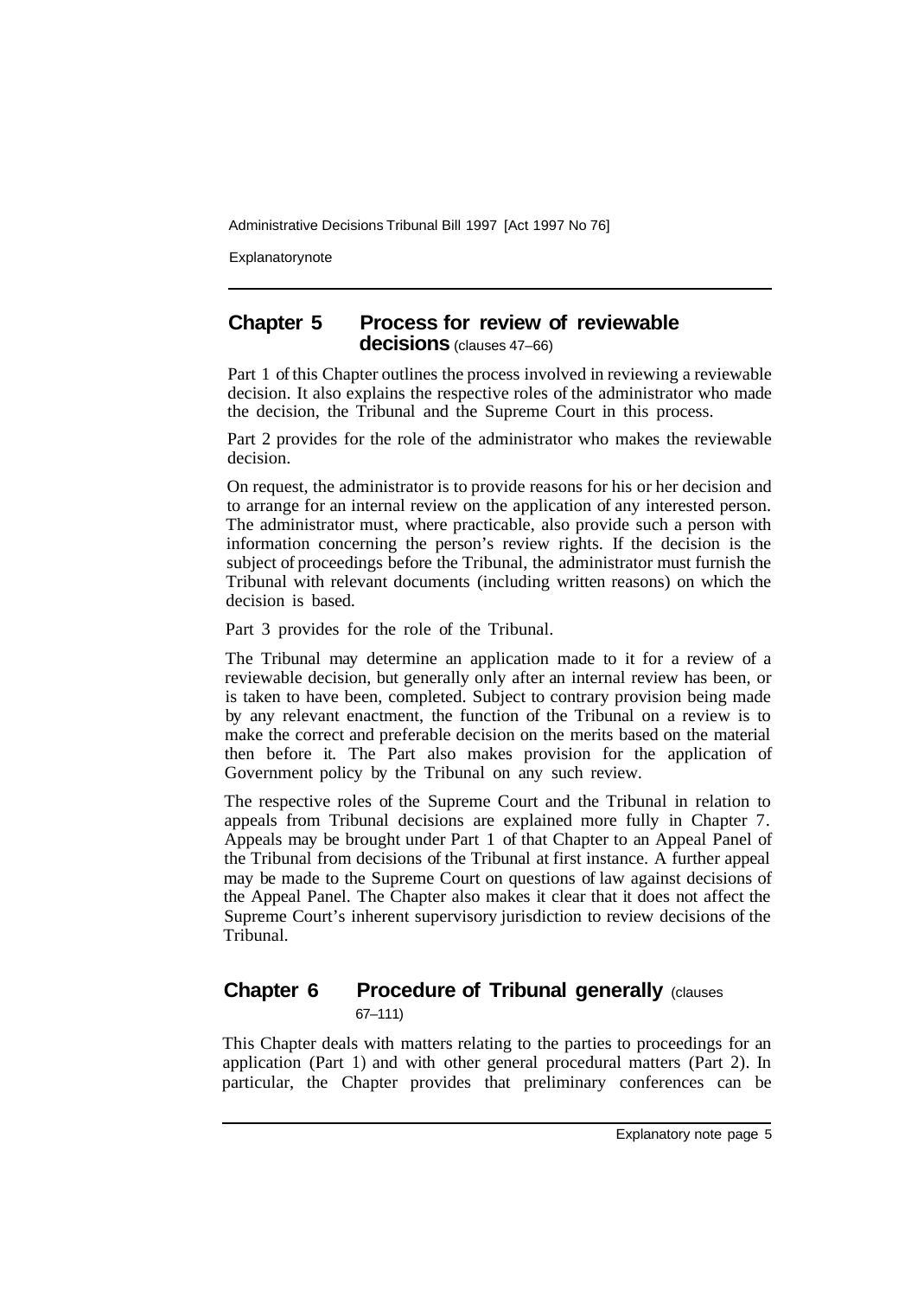**Explanatory note** 

conducted by the Tribunal (or the member or assessor arranged by the Tribunal) enabling the parties to confer with the Tribunal (or the member or assessor arranged by the Tribunal) and each other on an informal basis. If the parties reach an agreement following such a conference, the Tribunal, member or assessor may make a determination giving effect to that agreement.

Part 3 also enables rules concerning practice and procedure to be made by the Rule Committee of the Tribunal. The Rule Committee will have the power to establish a specialist Subcommittee for each Division of the Tribunal (which may include people who are not members of the Rule Committee) to recommend to it the making of rules specifically applicable to the Division. Provision is also made for public consultation in the development of such rules.

Part 4 provides for a number of alternative dispute resolution mechanisms. The Tribunal may refer a matter arising in proceedings before it for mediation or neutral evaluation. Mediation is a structured negotiation process in which the mediator, as a neutral and independent party, assists the parties to a dispute to achieve their own resolution of the dispute. Neutral evaluation is a process of evaluation of a dispute in which the neutral evaluator seeks to identify and reduce the issues of fact and law that are in dispute. Attendance and participation at a mediation session or neutral evaluation session is voluntary.

## **Chapter** *7* **Appeals from decisions of Tribunal** (clauses  $112 - 123$

This Chapter provides for internal appeal rights and appeals to the Supreme Court and explains the inter-relationship between the Tribunal and the Court.

Part 1 enables a party to proceedings before the Tribunal to appeal to an Appeal Panel of the Tribunal against an original decision (but only if an enactment expressly provides for such an appeal) or against a review of a reviewable decision. Such appeals are to be on questions of law only unless the Appeal Panel grants leave for an appeal on the merits. The Part also enables an Appeal Panel to refer questions of law to the Supreme Court for the opinion of the Court.

Part 2 provides for appeals to the Supreme Court on questions of law from decisions of an Appeal Panel (whether the decisions are made on appeal under Part 1 of the Chapter or otherwise).